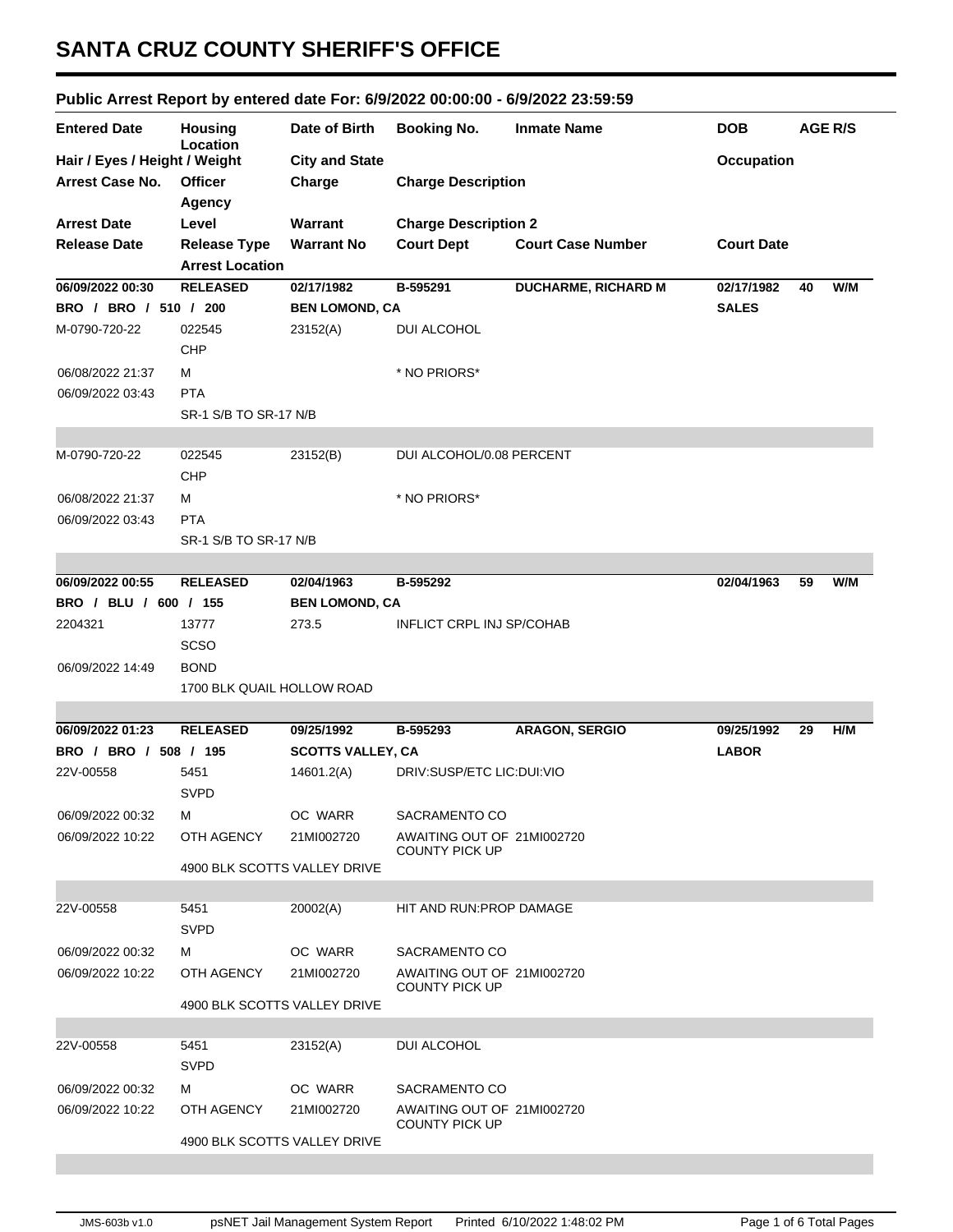| 2204269<br>06/09/2022 10:34<br>06/09/2022 11:01<br>06/09/2022 11:57<br>BLN / BLU / 600 / 160<br>2204333<br>06/09/2022 20:11<br>2204333 | <b>SCSO</b><br>F.<br><b>OTHER</b><br>200 BLK WATER ST<br><b>RELEASED</b><br>13995<br><b>SCSO</b><br><b>BOND</b><br>6500 BLK SOQUEL DR<br>13995 | 01/01/2004<br>APTOS, CA<br>245(A)(4)<br>243(D) | *REBOOK*<br><b>REBOOK</b><br>B-595299<br>ADW WITH FORCE: POSSIBLE GBI<br>BATERY: SERIOUS BODILY INJ | <b>ALLSHOUSE, TREVOR</b>             | 01/01/2004<br><b>USHER</b> | 18 | W/M |
|----------------------------------------------------------------------------------------------------------------------------------------|------------------------------------------------------------------------------------------------------------------------------------------------|------------------------------------------------|-----------------------------------------------------------------------------------------------------|--------------------------------------|----------------------------|----|-----|
|                                                                                                                                        |                                                                                                                                                |                                                |                                                                                                     |                                      |                            |    |     |
|                                                                                                                                        |                                                                                                                                                |                                                |                                                                                                     |                                      |                            |    |     |
|                                                                                                                                        |                                                                                                                                                |                                                |                                                                                                     |                                      |                            |    |     |
|                                                                                                                                        |                                                                                                                                                |                                                |                                                                                                     |                                      |                            |    |     |
|                                                                                                                                        |                                                                                                                                                |                                                |                                                                                                     |                                      |                            |    |     |
|                                                                                                                                        |                                                                                                                                                |                                                |                                                                                                     |                                      |                            |    |     |
|                                                                                                                                        |                                                                                                                                                |                                                |                                                                                                     |                                      |                            |    |     |
|                                                                                                                                        |                                                                                                                                                |                                                |                                                                                                     |                                      |                            |    |     |
|                                                                                                                                        |                                                                                                                                                |                                                |                                                                                                     |                                      |                            |    |     |
|                                                                                                                                        |                                                                                                                                                |                                                |                                                                                                     |                                      |                            |    |     |
|                                                                                                                                        |                                                                                                                                                |                                                |                                                                                                     |                                      |                            |    |     |
|                                                                                                                                        | 10858                                                                                                                                          | 243.1                                          | BATT ON CUSTODIAL OFFICER                                                                           |                                      |                            |    |     |
| GRY / BLU / 600 / 210                                                                                                                  |                                                                                                                                                | <b>SANTA CRUZ, CA</b>                          |                                                                                                     |                                      |                            |    |     |
| 06/09/2022 10:52                                                                                                                       | <b>RELEASED</b>                                                                                                                                | 10/27/1982                                     | B-595298                                                                                            | <b>BINDER, JEFFEREY JEBB</b>         | 10/27/1982                 | 39 | W/M |
|                                                                                                                                        |                                                                                                                                                |                                                |                                                                                                     |                                      |                            |    |     |
|                                                                                                                                        | 1600 BLK MERRILL ST                                                                                                                            |                                                |                                                                                                     |                                      |                            |    |     |
| 06/09/2022 09:41                                                                                                                       | <b>BOND</b>                                                                                                                                    | 18CR06532                                      |                                                                                                     | 18CR06532                            |                            |    |     |
|                                                                                                                                        | <b>SCSO</b>                                                                                                                                    |                                                |                                                                                                     |                                      |                            |    |     |
| 2204329                                                                                                                                | 14100                                                                                                                                          | 602(O)                                         | TRESPAS: REFUSE LEAVE PROP                                                                          |                                      |                            |    |     |
| BRO / BLU / 508 / 145                                                                                                                  |                                                                                                                                                | <b>SANTA CRUZ, CA</b>                          |                                                                                                     |                                      | <b>AIR PARAMEDIC</b>       |    |     |
| 06/09/2022 04:53                                                                                                                       | <b>RELEASED</b>                                                                                                                                | 05/21/1995                                     | B-595296                                                                                            | <b>KARZ, ROBERT ISMAN</b>            | 05/21/1995                 | 27 | W/M |
|                                                                                                                                        |                                                                                                                                                |                                                |                                                                                                     |                                      |                            |    |     |
|                                                                                                                                        | MT HERMON AT FLORA LN                                                                                                                          |                                                |                                                                                                     |                                      |                            |    |     |
| 06/09/2022 09:13                                                                                                                       | <b>PTA</b>                                                                                                                                     |                                                |                                                                                                     |                                      |                            |    |     |
|                                                                                                                                        | CHP                                                                                                                                            |                                                |                                                                                                     |                                      |                            |    |     |
| M-0791-720-22                                                                                                                          | 21833                                                                                                                                          | 14601.2(A)                                     | DRIV:SUSP/ETC LIC:DUI:VIO                                                                           |                                      |                            |    |     |
|                                                                                                                                        |                                                                                                                                                |                                                |                                                                                                     |                                      |                            |    |     |
|                                                                                                                                        | MT HERMON AT FLORA LN                                                                                                                          |                                                |                                                                                                     |                                      |                            |    |     |
| 06/09/2022 09:13                                                                                                                       | <b>PTA</b>                                                                                                                                     |                                                |                                                                                                     |                                      |                            |    |     |
| 06/09/2022 03:10                                                                                                                       | м                                                                                                                                              |                                                | **1 PRIOR**                                                                                         |                                      |                            |    |     |
|                                                                                                                                        | <b>CHP</b>                                                                                                                                     |                                                |                                                                                                     |                                      |                            |    |     |
| M-0791-720-22                                                                                                                          | 21833                                                                                                                                          | 23152(A)/23152(B)DUI:ALCOHOL                   |                                                                                                     |                                      |                            |    |     |
| BLK / BRO / 510 / 220                                                                                                                  |                                                                                                                                                | <b>WATSONVILLE, CA</b>                         |                                                                                                     |                                      | <b>LABORER</b>             |    |     |
| 06/09/2022 04:39                                                                                                                       | <b>RELEASED</b>                                                                                                                                | 12/17/1999                                     | B-595295                                                                                            | VASQUEZTORIBIO, FRANCISCO 12/17/1999 |                            | 22 | H/M |
|                                                                                                                                        |                                                                                                                                                |                                                |                                                                                                     |                                      |                            |    |     |
|                                                                                                                                        | <b>ESPLANADE PARK</b>                                                                                                                          |                                                |                                                                                                     |                                      |                            |    |     |
| 06/09/2022 13:42                                                                                                                       | <b>PTA</b>                                                                                                                                     |                                                |                                                                                                     |                                      |                            |    |     |
|                                                                                                                                        | CPD                                                                                                                                            |                                                |                                                                                                     |                                      |                            |    |     |
| 22C-00696                                                                                                                              | 527                                                                                                                                            | 242                                            | <b>BATTERY</b>                                                                                      |                                      |                            |    |     |
|                                                                                                                                        |                                                                                                                                                |                                                |                                                                                                     |                                      |                            |    |     |
|                                                                                                                                        | <b>ESPLANADE PARK</b>                                                                                                                          |                                                |                                                                                                     |                                      |                            |    |     |
| 06/09/2022 13:42                                                                                                                       | <b>PTA</b>                                                                                                                                     |                                                |                                                                                                     |                                      |                            |    |     |
|                                                                                                                                        | <b>CPD</b>                                                                                                                                     |                                                |                                                                                                     |                                      |                            |    |     |
| 22C-00696                                                                                                                              | 527                                                                                                                                            | 647(F)                                         | DISORD CONDUCT: ALCOHOL                                                                             |                                      |                            |    |     |
| BLK / BLK / 602 / 245                                                                                                                  |                                                                                                                                                | <b>SAN JOSE, CA</b>                            |                                                                                                     |                                      |                            |    |     |
| 06/09/2022 04:17                                                                                                                       | <b>RELEASED</b>                                                                                                                                | 08/02/1956                                     | B-595294                                                                                            | <b>COOPER, IRA</b>                   | 08/02/1956                 | 65 | B/M |
|                                                                                                                                        |                                                                                                                                                |                                                |                                                                                                     |                                      |                            |    |     |
|                                                                                                                                        | 4900 BLK SCOTTS VALLEY DRIVE                                                                                                                   |                                                |                                                                                                     |                                      |                            |    |     |
| 06/09/2022 10:22                                                                                                                       | OTH AGENCY                                                                                                                                     | 21MI002720                                     | AWAITING OUT OF 21MI002720<br><b>COUNTY PICK UP</b>                                                 |                                      |                            |    |     |
| 06/09/2022 00:32                                                                                                                       | М                                                                                                                                              | OC WARR                                        | <b>SACRAMENTO SO</b>                                                                                |                                      |                            |    |     |
|                                                                                                                                        |                                                                                                                                                |                                                |                                                                                                     |                                      |                            |    |     |
|                                                                                                                                        | <b>SVPD</b>                                                                                                                                    |                                                |                                                                                                     |                                      |                            |    |     |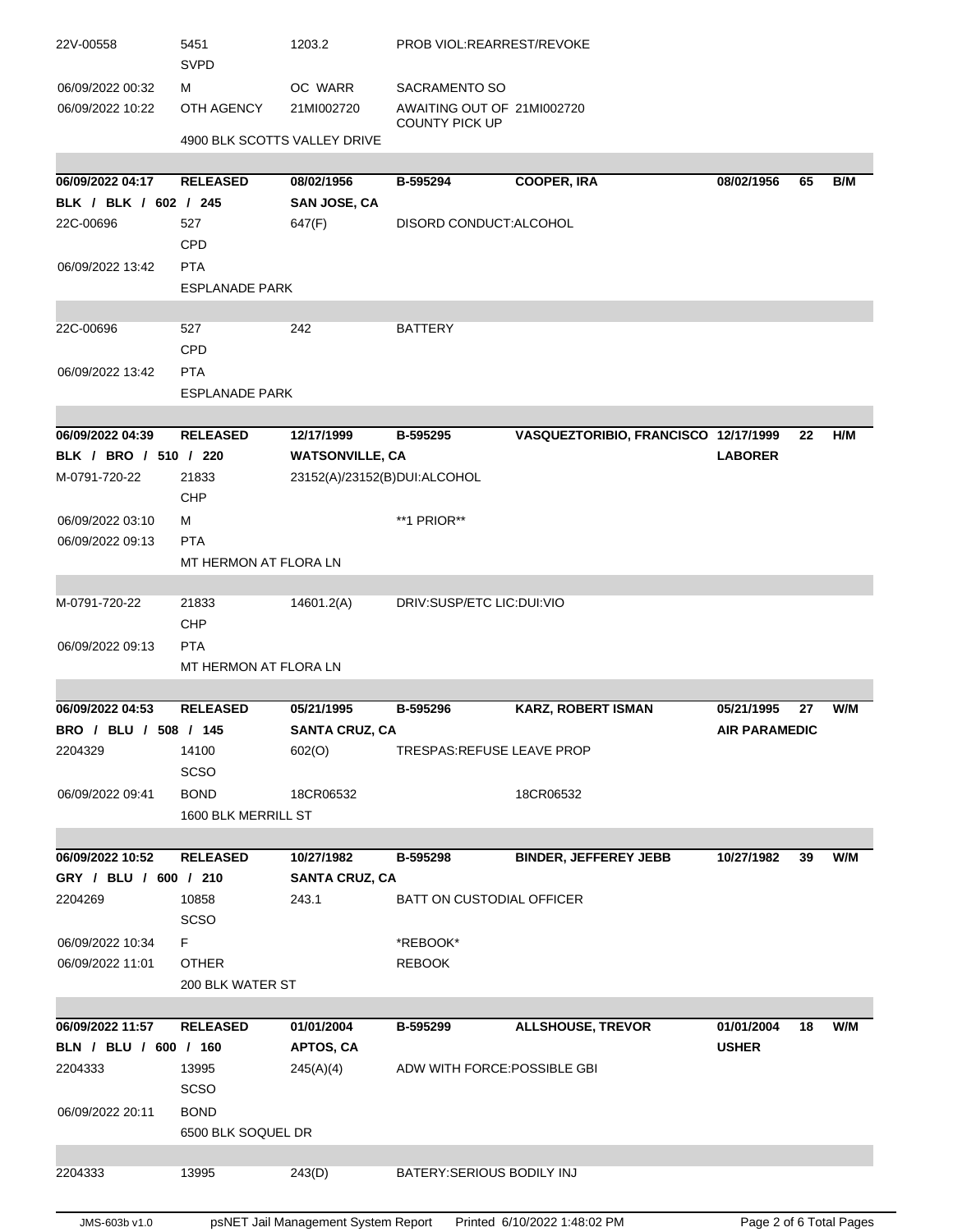| E LAKE AVE/BRIDGE ST<br>13349<br>SCSO<br>E LAKE AVE/BRIDGE ST<br><b>RELEASED</b><br>BRO / HAZ / 509 / 160<br>14489<br>SCSO<br>849(B)2<br>2600 41ST AVE<br><b>SCJMJIHOLD41</b><br>BLK / BRO / 511 / 200<br>T0008<br><b>WPD</b> | 3056<br>01/25/1990<br>APTOS, CA<br>647(F)<br>07/02/1980<br><b>WATSONVILLE, CA</b><br>273.6(A)                                                                           | <b>VIOLATION OF PAROLE:FEL</b><br>B-595305<br>DISORD CONDUCT: ALCOHOL<br>B-595306<br>VIO ORD: PREVNT DOMES VIOL | BF6826<br><b>ANDREWS, IVY ELAINE</b><br><b>VASQUEZ, DAVID LORENZO</b>                                        | 01/25/1990<br>07/02/1980                                                                                                             | 32<br>41                                                         | W/F<br>H/M     |
|-------------------------------------------------------------------------------------------------------------------------------------------------------------------------------------------------------------------------------|-------------------------------------------------------------------------------------------------------------------------------------------------------------------------|-----------------------------------------------------------------------------------------------------------------|--------------------------------------------------------------------------------------------------------------|--------------------------------------------------------------------------------------------------------------------------------------|------------------------------------------------------------------|----------------|
|                                                                                                                                                                                                                               |                                                                                                                                                                         |                                                                                                                 |                                                                                                              |                                                                                                                                      |                                                                  |                |
|                                                                                                                                                                                                                               |                                                                                                                                                                         |                                                                                                                 |                                                                                                              |                                                                                                                                      |                                                                  |                |
|                                                                                                                                                                                                                               |                                                                                                                                                                         |                                                                                                                 |                                                                                                              |                                                                                                                                      |                                                                  |                |
|                                                                                                                                                                                                                               |                                                                                                                                                                         |                                                                                                                 |                                                                                                              |                                                                                                                                      |                                                                  |                |
|                                                                                                                                                                                                                               |                                                                                                                                                                         |                                                                                                                 |                                                                                                              |                                                                                                                                      |                                                                  |                |
|                                                                                                                                                                                                                               |                                                                                                                                                                         |                                                                                                                 |                                                                                                              |                                                                                                                                      |                                                                  |                |
|                                                                                                                                                                                                                               |                                                                                                                                                                         |                                                                                                                 |                                                                                                              |                                                                                                                                      |                                                                  |                |
|                                                                                                                                                                                                                               |                                                                                                                                                                         |                                                                                                                 |                                                                                                              |                                                                                                                                      |                                                                  |                |
|                                                                                                                                                                                                                               |                                                                                                                                                                         |                                                                                                                 |                                                                                                              |                                                                                                                                      |                                                                  |                |
|                                                                                                                                                                                                                               |                                                                                                                                                                         |                                                                                                                 |                                                                                                              |                                                                                                                                      |                                                                  |                |
|                                                                                                                                                                                                                               |                                                                                                                                                                         |                                                                                                                 |                                                                                                              |                                                                                                                                      |                                                                  |                |
|                                                                                                                                                                                                                               |                                                                                                                                                                         |                                                                                                                 |                                                                                                              |                                                                                                                                      |                                                                  |                |
|                                                                                                                                                                                                                               |                                                                                                                                                                         |                                                                                                                 |                                                                                                              |                                                                                                                                      |                                                                  |                |
|                                                                                                                                                                                                                               |                                                                                                                                                                         |                                                                                                                 |                                                                                                              |                                                                                                                                      |                                                                  |                |
|                                                                                                                                                                                                                               |                                                                                                                                                                         |                                                                                                                 |                                                                                                              |                                                                                                                                      |                                                                  |                |
|                                                                                                                                                                                                                               |                                                                                                                                                                         |                                                                                                                 |                                                                                                              |                                                                                                                                      |                                                                  |                |
|                                                                                                                                                                                                                               |                                                                                                                                                                         |                                                                                                                 |                                                                                                              |                                                                                                                                      |                                                                  |                |
|                                                                                                                                                                                                                               |                                                                                                                                                                         |                                                                                                                 |                                                                                                              |                                                                                                                                      |                                                                  |                |
|                                                                                                                                                                                                                               |                                                                                                                                                                         |                                                                                                                 |                                                                                                              |                                                                                                                                      |                                                                  |                |
| SCSO                                                                                                                                                                                                                          |                                                                                                                                                                         |                                                                                                                 |                                                                                                              |                                                                                                                                      |                                                                  |                |
| 13349                                                                                                                                                                                                                         | 484                                                                                                                                                                     | <b>THEFT</b>                                                                                                    |                                                                                                              |                                                                                                                                      |                                                                  |                |
|                                                                                                                                                                                                                               |                                                                                                                                                                         |                                                                                                                 |                                                                                                              |                                                                                                                                      |                                                                  |                |
|                                                                                                                                                                                                                               |                                                                                                                                                                         |                                                                                                                 |                                                                                                              |                                                                                                                                      |                                                                  |                |
|                                                                                                                                                                                                                               |                                                                                                                                                                         |                                                                                                                 |                                                                                                              |                                                                                                                                      |                                                                  |                |
| <b>SCSO</b>                                                                                                                                                                                                                   |                                                                                                                                                                         |                                                                                                                 |                                                                                                              |                                                                                                                                      |                                                                  |                |
| 13349                                                                                                                                                                                                                         |                                                                                                                                                                         |                                                                                                                 |                                                                                                              |                                                                                                                                      |                                                                  |                |
|                                                                                                                                                                                                                               |                                                                                                                                                                         |                                                                                                                 |                                                                                                              |                                                                                                                                      |                                                                  |                |
|                                                                                                                                                                                                                               |                                                                                                                                                                         |                                                                                                                 |                                                                                                              |                                                                                                                                      |                                                                  | H/M            |
|                                                                                                                                                                                                                               |                                                                                                                                                                         |                                                                                                                 |                                                                                                              |                                                                                                                                      |                                                                  |                |
|                                                                                                                                                                                                                               |                                                                                                                                                                         |                                                                                                                 |                                                                                                              |                                                                                                                                      |                                                                  |                |
|                                                                                                                                                                                                                               |                                                                                                                                                                         |                                                                                                                 |                                                                                                              |                                                                                                                                      |                                                                  |                |
|                                                                                                                                                                                                                               |                                                                                                                                                                         |                                                                                                                 |                                                                                                              |                                                                                                                                      |                                                                  |                |
|                                                                                                                                                                                                                               |                                                                                                                                                                         |                                                                                                                 |                                                                                                              |                                                                                                                                      |                                                                  |                |
|                                                                                                                                                                                                                               |                                                                                                                                                                         |                                                                                                                 |                                                                                                              |                                                                                                                                      |                                                                  | B/M            |
|                                                                                                                                                                                                                               |                                                                                                                                                                         |                                                                                                                 |                                                                                                              |                                                                                                                                      |                                                                  |                |
|                                                                                                                                                                                                                               |                                                                                                                                                                         |                                                                                                                 |                                                                                                              |                                                                                                                                      |                                                                  |                |
| <b>OTHER</b>                                                                                                                                                                                                                  |                                                                                                                                                                         | <b>REBOOK</b>                                                                                                   |                                                                                                              |                                                                                                                                      |                                                                  |                |
| F.                                                                                                                                                                                                                            |                                                                                                                                                                         | *REBOOK*                                                                                                        |                                                                                                              |                                                                                                                                      |                                                                  |                |
| <b>SCSO</b>                                                                                                                                                                                                                   |                                                                                                                                                                         |                                                                                                                 |                                                                                                              |                                                                                                                                      |                                                                  |                |
| 10858                                                                                                                                                                                                                         | 422                                                                                                                                                                     |                                                                                                                 |                                                                                                              |                                                                                                                                      |                                                                  |                |
|                                                                                                                                                                                                                               | <b>CAPITOLA, CA</b>                                                                                                                                                     |                                                                                                                 |                                                                                                              |                                                                                                                                      |                                                                  |                |
| <b>RELEASED</b>                                                                                                                                                                                                               | 03/21/2001                                                                                                                                                              | B-595301                                                                                                        | <b>VASSAR, JULIAN CAMERON</b>                                                                                | 03/21/2001                                                                                                                           | 21                                                               | B/M            |
|                                                                                                                                                                                                                               |                                                                                                                                                                         |                                                                                                                 |                                                                                                              |                                                                                                                                      |                                                                  |                |
|                                                                                                                                                                                                                               |                                                                                                                                                                         |                                                                                                                 |                                                                                                              |                                                                                                                                      |                                                                  |                |
| 849(B)2                                                                                                                                                                                                                       |                                                                                                                                                                         |                                                                                                                 |                                                                                                              |                                                                                                                                      |                                                                  |                |
| SCSO                                                                                                                                                                                                                          |                                                                                                                                                                         |                                                                                                                 |                                                                                                              |                                                                                                                                      |                                                                  |                |
| 13713                                                                                                                                                                                                                         | 647(F)                                                                                                                                                                  |                                                                                                                 |                                                                                                              |                                                                                                                                      |                                                                  |                |
|                                                                                                                                                                                                                               |                                                                                                                                                                         |                                                                                                                 |                                                                                                              |                                                                                                                                      |                                                                  |                |
|                                                                                                                                                                                                                               |                                                                                                                                                                         |                                                                                                                 |                                                                                                              |                                                                                                                                      |                                                                  | W/M            |
|                                                                                                                                                                                                                               |                                                                                                                                                                         |                                                                                                                 |                                                                                                              |                                                                                                                                      |                                                                  |                |
|                                                                                                                                                                                                                               |                                                                                                                                                                         |                                                                                                                 |                                                                                                              |                                                                                                                                      |                                                                  |                |
| <b>BOND</b><br>6500 BLK SOQUEL DR                                                                                                                                                                                             |                                                                                                                                                                         |                                                                                                                 |                                                                                                              |                                                                                                                                      |                                                                  |                |
|                                                                                                                                                                                                                               | <b>RELEASED</b><br>BRO / BRO / 509 / 125<br>BLK / BRO / 510 / 168<br>SCJMJM15FL1<br>BLK / BRO / 509 / 180<br>13438<br><b>SCSO</b><br>SCJMJF151<br>BLK / BRO / 507 / 150 | 07/04/1973<br>200 BLK WATER ST<br>09/01/1978<br>243(D)<br>12/13/1981<br>647(F)<br>E LAKE AVE/BRIDGE ST          | B-595300<br><b>SANTA CRUZ, CA</b><br>B-595303<br><b>SANTA CRUZ, CA</b><br>B-595304<br><b>WATSONVILLE, CA</b> | DISORD CONDUCT: ALCOHOL<br>THRTN CRIME: INT: TERRORIZE<br>BATT W/SERIOUS BODILY INJ<br>FRANCO, OSCAR OMAR<br>DISORD CONDUCT: ALCOHOL | MORGAN, CHRISTOPHER DAVID 07/04/1973<br>09/01/1978<br>12/13/1981 | 48<br>43<br>40 |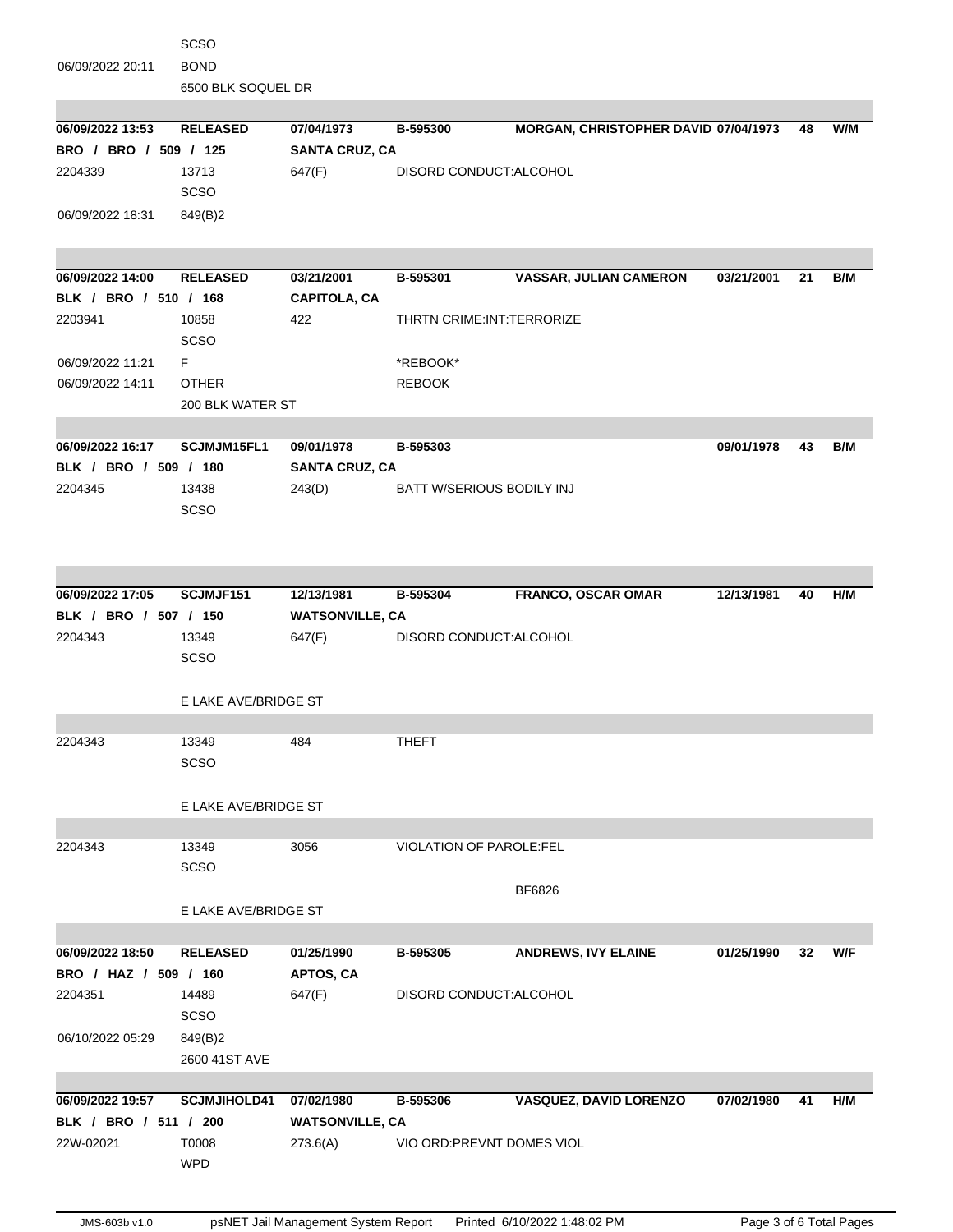|                       |                                | C1915677              |                            |                           |            |    |            |
|-----------------------|--------------------------------|-----------------------|----------------------------|---------------------------|------------|----|------------|
|                       | 200 BLK CLIFFORD               |                       |                            |                           |            |    |            |
|                       |                                |                       |                            |                           |            |    |            |
| 22W-02021             | T0008<br><b>WPD</b>            | 273.6(A)              | VIO ORD: PREVNT DOMES VIOL |                           |            |    |            |
|                       |                                | C1915677              |                            |                           |            |    |            |
|                       | 200 BLK CLIFFORD               |                       |                            |                           |            |    |            |
|                       |                                |                       |                            |                           |            |    |            |
| 22W-02021             | T0008                          | 273.6(A)              | VIO ORD: PREVNT DOMES VIOL |                           |            |    |            |
|                       | <b>WPD</b>                     |                       |                            |                           |            |    |            |
|                       |                                | C1915677              |                            |                           |            |    |            |
|                       | 200 BLK CLIFFORD               |                       |                            |                           |            |    |            |
|                       |                                |                       |                            |                           |            |    |            |
| 22W-02021             | T0008                          | 273.6(A)              | VIO ORD: PREVNT DOMES VIOL |                           |            |    |            |
|                       | <b>WPD</b>                     |                       |                            |                           |            |    |            |
|                       |                                | C1915677              |                            |                           |            |    |            |
|                       | 200 BLK CLIFFORD               |                       |                            |                           |            |    |            |
|                       |                                |                       |                            |                           |            |    |            |
| 22W-02021             | T0008                          | 166(C)(1)             | CONTEMPT: VIOL PROTECT ORD |                           |            |    |            |
|                       | <b>WPD</b>                     |                       |                            |                           |            |    |            |
|                       |                                |                       |                            |                           |            |    |            |
|                       | 200 BLK CLIFFORD               |                       |                            |                           |            |    |            |
| 22W-02021             | T0008                          | 647(F)                | DISORD CONDUCT: ALCOHOL    |                           |            |    |            |
|                       | <b>WPD</b>                     |                       |                            |                           |            |    |            |
|                       |                                |                       |                            |                           |            |    |            |
|                       | 200 BLK CLIFFORD               |                       |                            |                           |            |    |            |
|                       |                                |                       |                            |                           |            |    |            |
|                       |                                |                       |                            |                           |            |    |            |
| 06/09/2022 21:07      | <b>RELEASED</b>                | 11/04/2003            | B-595307                   | <b>MANZANEREZ PARRAS,</b> | 11/04/2003 | 18 | H/F        |
|                       |                                |                       |                            | <b>KRISHARA ALICIA</b>    |            |    |            |
| BRO / BRO / 504 / 130 |                                | <b>HOLLISTER, CA</b>  |                            |                           |            |    |            |
| M-0793-720-22         | 2191801<br><b>CHP</b>          | 23152(A)              | DUI ALCOHOL                |                           |            |    |            |
| 06/10/2022 00:19      | <b>PTA</b>                     |                       |                            |                           |            |    |            |
|                       | N/B SR 1N/ OF FREEDOM          |                       |                            |                           |            |    |            |
|                       |                                |                       |                            |                           |            |    |            |
| M-0793-720-22         | 2191801                        | 273A(B)               | WILLFUL CRUELTY TO CHILD   |                           |            |    |            |
|                       | CHP                            |                       |                            |                           |            |    |            |
| 06/10/2022 00:19      | <b>PTA</b>                     |                       |                            |                           |            |    |            |
|                       | N/B SR 1N/ OF FREEDOM          |                       |                            |                           |            |    |            |
|                       |                                |                       |                            |                           |            |    |            |
| 06/09/2022 21:38      | <b>SCJMJGBUNKA0107/10/1987</b> |                       | B-595308                   |                           | 07/10/1987 | 34 | <b>H/F</b> |
| BRO / BRO / 504 / 120 |                                | <b>SANTA CRUZ, CA</b> |                            |                           |            |    |            |
| 22S-03342             | 126                            | 273.5(A)              | INF CORP INJ:SPOUSE/COHAB  |                           |            |    |            |
|                       | <b>SCPD</b>                    |                       |                            |                           |            |    |            |
|                       |                                |                       |                            |                           |            |    |            |
|                       | W. CLIFF AND COLUMBIA          |                       |                            |                           |            |    |            |
|                       |                                |                       |                            |                           |            |    |            |
| 22S-03342             | 126<br><b>SCPD</b>             | 245(A)(1)             | FORCE/ADW NOT FIREARM:GBI  |                           |            |    |            |
|                       |                                |                       |                            |                           |            |    |            |
|                       | W. CLIFF AND COLUMBIA          |                       |                            |                           |            |    |            |
|                       |                                |                       |                            |                           |            |    |            |
| 22S-03342             | 126                            | 1203.2                | PROB VIOL:REARREST/REVOKE  |                           |            |    |            |
|                       | <b>SCPD</b>                    |                       |                            |                           |            |    |            |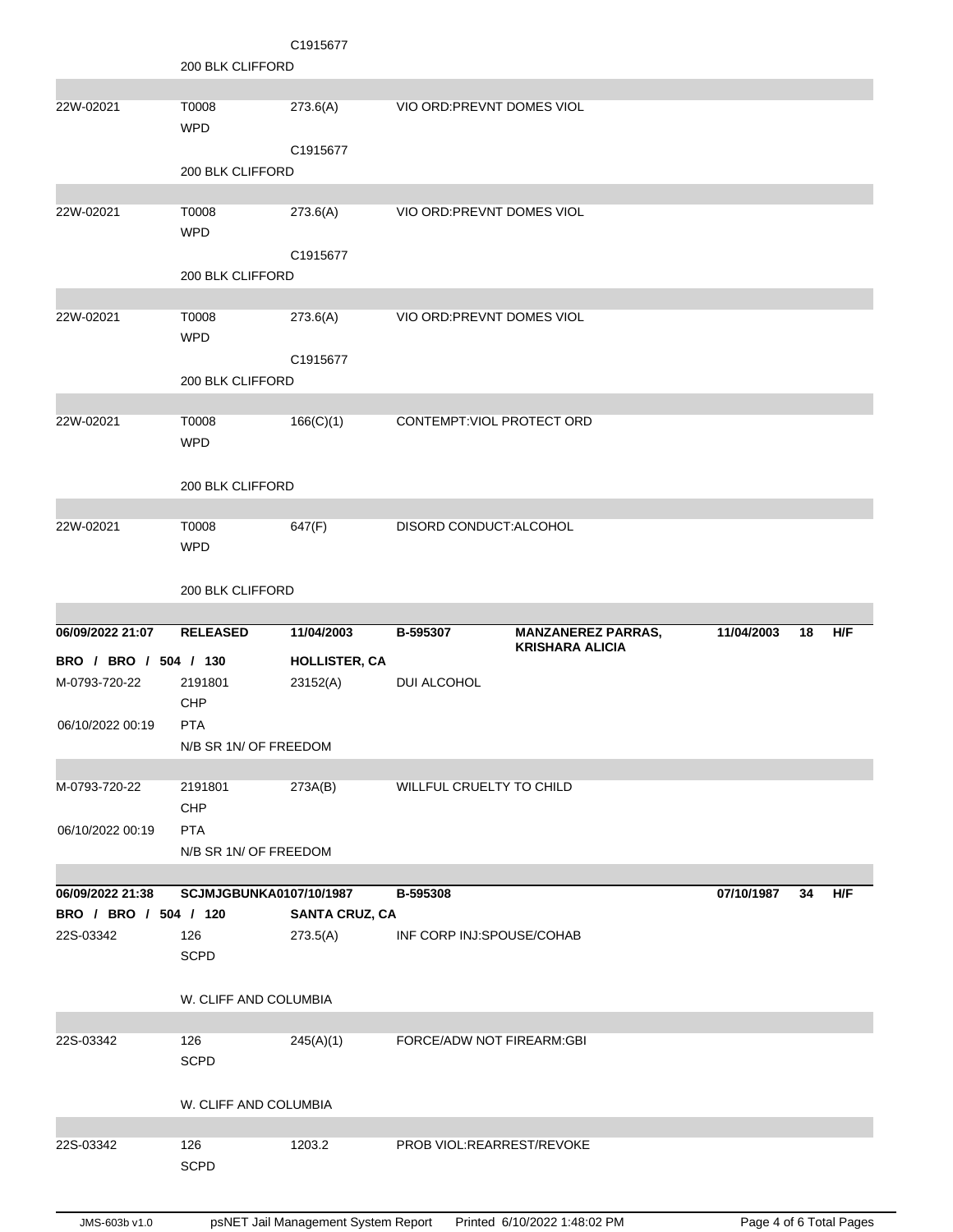20CR04456

|                                           | W. CLIFF AND COLUMBIA  |                          |                              |                                |                                  |    |     |
|-------------------------------------------|------------------------|--------------------------|------------------------------|--------------------------------|----------------------------------|----|-----|
|                                           |                        |                          |                              |                                |                                  |    |     |
| 06/09/2022 22:31                          | <b>RELEASED</b>        | 08/29/1985               | B-595309                     | <b>ALTSTADT, JOSHUA</b>        | 08/29/1985                       | 36 | W/M |
| RED / BLK / 600 / 170                     |                        | <b>SANTA CRUZ, CA</b>    |                              |                                |                                  |    |     |
| HP22-111                                  | H <sub>22</sub>        | 647(F)                   | DISORD CONDUCT:ALCOHOL       |                                |                                  |    |     |
|                                           | <b>SC HARBOR</b>       |                          |                              |                                |                                  |    |     |
| 06/10/2022 05:20                          | 849(B)2                |                          |                              |                                |                                  |    |     |
|                                           | 2200 BLK E. CLIFF      |                          |                              |                                |                                  |    |     |
|                                           |                        |                          |                              |                                |                                  |    |     |
| 06/09/2022 23:08                          | <b>RELEASED</b>        | 03/02/1991               | B-595310                     | <b>CARPENTER, CHRISTOPHER</b>  | 03/02/1991                       | 31 | B/M |
| BRO / BRO / 507 / 150                     |                        | SAN JOSE, CA             |                              |                                | <b>TECH DELIVERY</b>             |    |     |
| HP22-112                                  | H <sub>26</sub>        | 647(F)                   | DISORD CONDUCT: ALCOHOL      |                                |                                  |    |     |
|                                           | <b>SC HARBOR</b>       |                          |                              |                                |                                  |    |     |
| 06/10/2022 02:41                          | 849(B)2                |                          |                              |                                |                                  |    |     |
|                                           | 2200 BLK E. CLIFF      |                          |                              |                                |                                  |    |     |
|                                           |                        | 10/31/2003               |                              |                                |                                  |    |     |
| 06/09/2022 23:59<br>BRO / BLU / 508 / 140 | <b>SCJMJB222</b>       | <b>SCOTTS VALLEY, CA</b> | B-595311                     | <b>STEWART, COLLIN KENNEDY</b> | 10/31/2003<br><b>CREW MEMBER</b> | 18 | W/M |
| 22V-00566                                 | 5361                   |                          | POSSESSION OF ASSAULT WEAPON |                                |                                  |    |     |
|                                           | <b>SVPD</b>            | 30605(A)                 |                              |                                |                                  |    |     |
| 06/09/2022 22:26                          | F.                     | OR REV                   | **OR REVOCATION**            |                                |                                  |    |     |
|                                           |                        |                          |                              | 22CR00975                      |                                  |    |     |
|                                           | 1-100 BLK MORGAN COURT |                          |                              |                                |                                  |    |     |
|                                           |                        |                          |                              |                                |                                  |    |     |
| 22V-00566                                 | 5361                   | 186.22(B)(1)             | PROMOTE/ETC CRIM ST GANG     |                                |                                  |    |     |
|                                           | <b>SVPD</b>            |                          |                              |                                |                                  |    |     |
| 06/09/2022 22:26                          | F                      | OR REV                   | **OR REVOCATION**            |                                |                                  |    |     |
|                                           |                        |                          |                              | 22CR00975                      |                                  |    |     |
|                                           | 1-100 BLK MORGAN COURT |                          |                              |                                |                                  |    |     |
|                                           |                        |                          |                              |                                |                                  |    |     |
| 22V-00566                                 | 5361                   | 186.22(B)(1)             | PROMOTE/ETC CRIM ST GANG     |                                |                                  |    |     |
|                                           | <b>SVPD</b>            |                          |                              |                                |                                  |    |     |
| 06/09/2022 22:26                          | F                      | OR REV                   | **OR REVOCATION**            |                                |                                  |    |     |
|                                           |                        |                          |                              | 22CR00975                      |                                  |    |     |
|                                           | 1-100 BLK MORGAN COURT |                          |                              |                                |                                  |    |     |
|                                           |                        |                          |                              |                                |                                  |    |     |
| 22V-00566                                 | 5361                   | 186.22(B)(1)             | PROMOTE/ETC CRIM ST GANG     |                                |                                  |    |     |
|                                           | <b>SVPD</b>            |                          |                              |                                |                                  |    |     |
| 06/09/2022 22:26                          | F.                     | OR REV                   | **OR REVOCATION**            |                                |                                  |    |     |
|                                           |                        |                          |                              | 22CR00975                      |                                  |    |     |
|                                           | 1-100 BLK MORGAN COURT |                          |                              |                                |                                  |    |     |
|                                           |                        |                          |                              |                                |                                  |    |     |
| 22V-00566                                 | 5361                   | 25850(C)(6)              | CRRY LOAD H/GUN:NOT OWNER    |                                |                                  |    |     |
|                                           | <b>SVPD</b>            |                          |                              |                                |                                  |    |     |
| 06/09/2022 22:26                          | F.                     | OR REV                   | **OR REVOCATION**            |                                |                                  |    |     |
|                                           | 22CR00975              |                          |                              |                                |                                  |    |     |
|                                           | 1-100 BLK MORGAN COURT |                          |                              |                                |                                  |    |     |
| 22V-00566                                 | 5361                   | 417(B)                   | EXH LOADED F/ARM:DAY CARE    |                                |                                  |    |     |
|                                           | <b>SVPD</b>            |                          |                              |                                |                                  |    |     |
|                                           | F.                     |                          | **OR REVOCATION**            |                                |                                  |    |     |
| 06/09/2022 22:26                          |                        | OR REV                   |                              | 22CR00975                      |                                  |    |     |
|                                           | 1-100 BLK MORGAN COURT |                          |                              |                                |                                  |    |     |
|                                           |                        |                          |                              |                                |                                  |    |     |